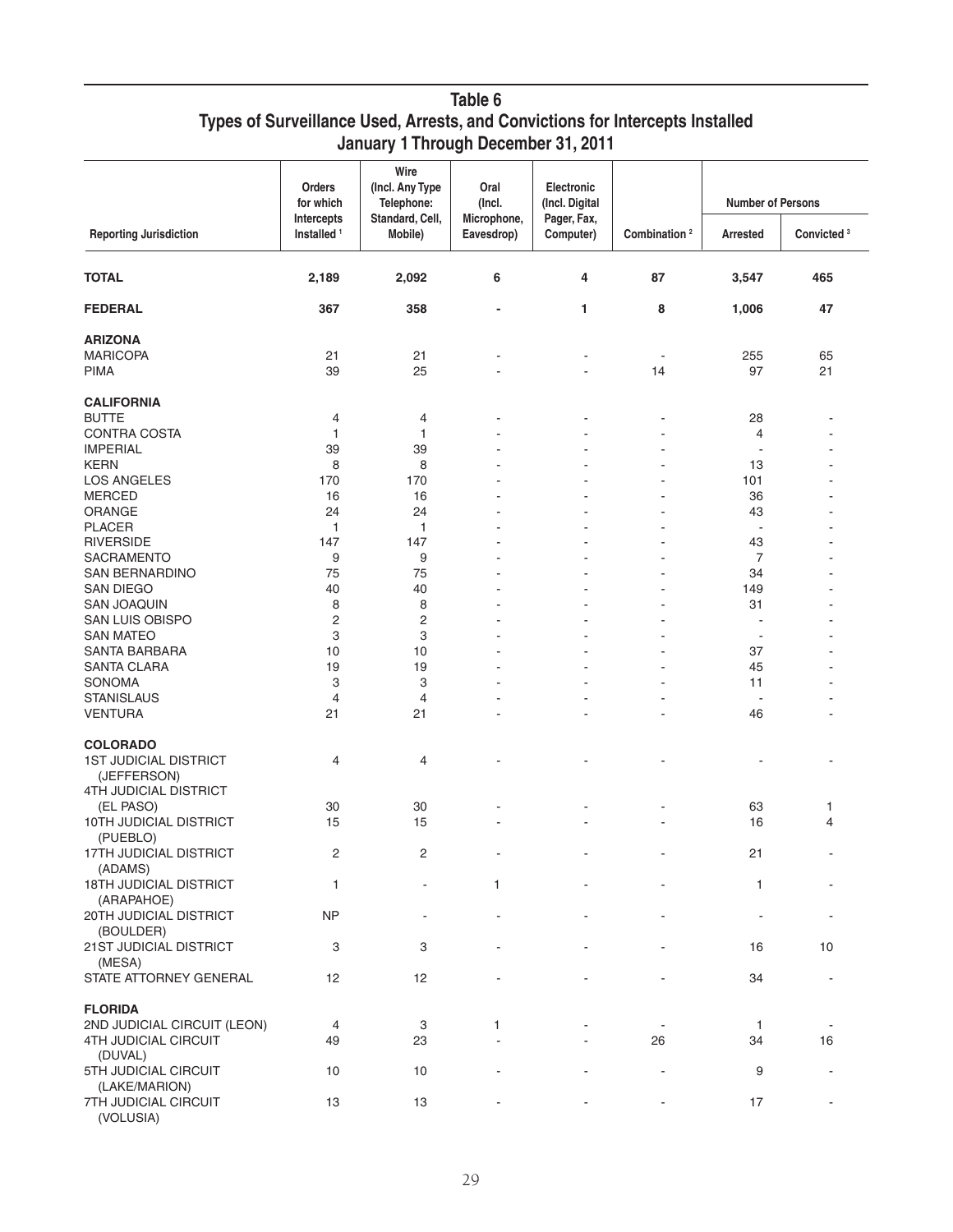## **Table 6 Types of Surveillance Used, Arrests, and Convictions for Intercepts Installed January 1 Through December 31, 2011 (Continued)**

|                                                    | Orders<br>for which                  | Wire<br>(Incl. Any Type<br>Telephone: | Oral<br>(Incl.            | Electronic<br>(Incl. Digital |                          | <b>Number of Persons</b> |                        |
|----------------------------------------------------|--------------------------------------|---------------------------------------|---------------------------|------------------------------|--------------------------|--------------------------|------------------------|
| <b>Reporting Jurisdiction</b>                      | Intercepts<br>Installed <sup>1</sup> | Standard, Cell,<br>Mobile)            | Microphone,<br>Eavesdrop) | Pager, Fax,<br>Computer)     | Combination <sup>2</sup> | <b>Arrested</b>          | Convicted <sup>3</sup> |
| <b>FLORIDA (CONTINUED)</b>                         |                                      |                                       |                           |                              |                          |                          |                        |
| 8TH JUDICIAL CIRCUIT<br>(ALACHUA)                  | 4                                    | 4                                     |                           |                              |                          | 8                        |                        |
| 9TH JUDICIAL CIRCUIT<br>(ORANGE/OSCEOLA)           | 1                                    | $\overline{\phantom{a}}$              |                           |                              | 1                        |                          |                        |
| 11TH JUDICIAL CIRCUIT<br>(DADE)                    | 1                                    | 1                                     |                           |                              |                          |                          |                        |
| <b>18TH JUDICIAL CIRCUIT</b><br>(BREVARD/SEMINOLE) | 45                                   | 45                                    |                           |                              |                          | 53                       | 4                      |
| 19TH JUDICIAL CIRCUIT<br>(SAINT LUCIE)             | 1                                    | $\mathbf{1}$                          |                           |                              |                          |                          |                        |
| <b>GEORGIA</b>                                     |                                      |                                       |                           |                              |                          |                          |                        |
| <b>AUGUSTA</b>                                     | 1                                    | 1                                     |                           |                              |                          |                          |                        |
| <b>BIBB</b>                                        | 3                                    | 3                                     |                           |                              |                          |                          |                        |
| <b>DECATUR</b>                                     | 1                                    | 1                                     |                           |                              |                          | 1                        |                        |
| <b>DOUGLAS</b>                                     | 28                                   | 28                                    |                           |                              |                          |                          |                        |
| <b>FLINT</b>                                       | 1                                    | 1                                     |                           |                              |                          | 1                        |                        |
| <b>GWINNETT</b>                                    | 5                                    | 5                                     |                           |                              |                          | 23                       |                        |
| <b>HOUSTON</b>                                     | 4                                    | 4                                     |                           |                              |                          | 12                       |                        |
| <b>MACON</b>                                       | 4                                    | $\overline{4}$                        |                           |                              |                          | 10                       |                        |
| <b>ILLINOIS</b>                                    |                                      |                                       |                           |                              |                          |                          |                        |
| COOK                                               | 36                                   | 36                                    |                           |                              |                          | 79                       | 2                      |
| LAKE                                               | 2                                    | $\overline{c}$                        |                           |                              | ÷,                       | 32                       | 8                      |
| <b>WINNEBAGO</b>                                   | 13                                   | 11                                    |                           |                              | $\overline{c}$           | 11                       | ä,                     |
| <b>KANSAS</b>                                      |                                      |                                       |                           |                              |                          |                          |                        |
| <b>SALINE</b>                                      | 1                                    | 1                                     |                           |                              |                          | 10                       |                        |
| <b>MARYLAND</b>                                    |                                      |                                       |                           |                              |                          |                          |                        |
| <b>BALTIMORE</b>                                   | 22                                   | 22                                    |                           |                              |                          |                          |                        |
| <b>BALTIMORE CITY</b>                              | 12                                   | 12                                    |                           |                              |                          | 76                       | 32                     |
| <b>FREDERICK</b>                                   | $\overline{7}$                       | $\overline{7}$                        |                           |                              |                          | $\overline{7}$           |                        |
| <b>HARFORD</b>                                     | 24                                   | 23                                    | 1                         |                              |                          | $\overline{\phantom{a}}$ |                        |
| <b>HOWARD</b>                                      | 5                                    | 5                                     |                           |                              |                          | 21                       |                        |
| ST. MARY'S                                         | <b>NP</b>                            | $\blacksquare$                        |                           |                              |                          |                          |                        |
| <b>WASHINGTON</b>                                  | 2                                    | $\overline{c}$                        |                           |                              |                          |                          | ÷,                     |
| WICOMICO                                           | $\overline{\mathbf{c}}$              | 2                                     |                           |                              |                          |                          |                        |
| <b>MASSACHUSETTS</b>                               |                                      |                                       |                           |                              |                          |                          |                        |
| <b>BRISTOL</b>                                     | 1                                    | 1                                     |                           |                              |                          | 5                        |                        |
| STATE ATTORNEY GENERAL                             | 5                                    | 5                                     |                           |                              |                          | 11                       |                        |
| <b>MINNESOTA</b>                                   |                                      |                                       |                           |                              |                          |                          |                        |
| <b>DAKOTA</b>                                      | 2                                    | $\mathsf{2}\,$                        |                           |                              |                          | 12                       |                        |
| <b>MISSISSIPPI</b>                                 |                                      |                                       |                           |                              |                          |                          |                        |
| <b>GRENADA</b>                                     | 1                                    | 1                                     |                           |                              |                          |                          |                        |
| <b>HINDS</b>                                       | 2                                    | $\overline{c}$                        |                           |                              |                          |                          |                        |
| <b>MARSHALL</b>                                    | 5                                    | 5                                     |                           |                              |                          |                          |                        |
| <b>NEWTON</b>                                      | 1                                    | 1                                     |                           |                              |                          |                          |                        |
| <b>RANKIN</b>                                      | 5                                    | 5                                     |                           |                              |                          |                          |                        |
| <b>SCOTT</b>                                       | 3                                    | 3                                     |                           |                              |                          |                          |                        |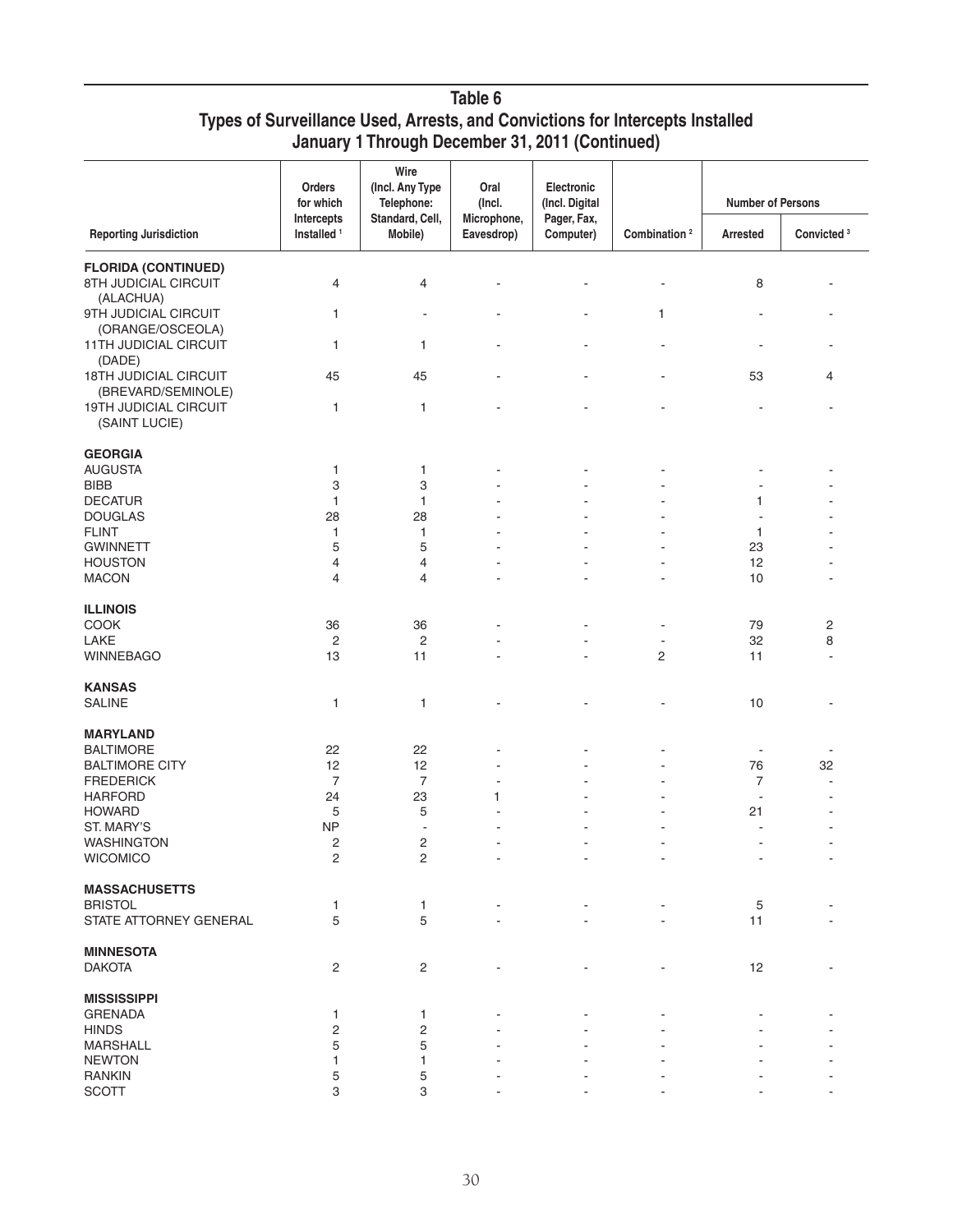## **Table 6 Types of Surveillance Used, Arrests, and Convictions for Intercepts Installed January 1 Through December 31, 2011 (Continued)**

|                                        | Orders<br>for which                  | Wire<br>(Incl. Any Type<br>Telephone: | Oral<br>(Incl.            | Electronic<br>(Incl. Digital |                          | <b>Number of Persons</b> |                        |
|----------------------------------------|--------------------------------------|---------------------------------------|---------------------------|------------------------------|--------------------------|--------------------------|------------------------|
| <b>Reporting Jurisdiction</b>          | Intercepts<br>Installed <sup>1</sup> | Standard, Cell,<br>Mobile)            | Microphone,<br>Eavesdrop) | Pager, Fax,<br>Computer)     | Combination <sup>2</sup> | Arrested                 | Convicted <sup>3</sup> |
| <b>MISSOURI</b>                        |                                      |                                       |                           |                              |                          |                          |                        |
| ST. LOUIS                              | 1                                    | 1                                     |                           |                              |                          |                          |                        |
|                                        |                                      |                                       |                           |                              |                          |                          |                        |
| <b>NEVADA</b>                          |                                      |                                       |                           |                              |                          |                          |                        |
| <b>CLARK</b>                           | 85                                   | 85                                    |                           |                              |                          | 51                       | 14                     |
| <b>NEW JERSEY</b>                      |                                      |                                       |                           |                              |                          |                          |                        |
|                                        |                                      |                                       |                           |                              |                          |                          |                        |
| <b>ATLANTIC</b>                        | 1                                    | 1                                     |                           |                              |                          |                          |                        |
| <b>BERGEN</b>                          | 11                                   | 11                                    |                           |                              |                          | 11                       |                        |
| <b>BURLINGTON</b>                      | 1                                    | 1                                     |                           |                              | ä,                       | L,                       |                        |
| <b>CAMDEN</b>                          | 1                                    | $\overline{\phantom{a}}$              |                           | 1                            |                          |                          |                        |
| <b>CAPE MAY</b>                        | 1                                    | 1                                     |                           |                              | ÷.                       | 1                        |                        |
| <b>CUMBERLAND</b>                      | 9                                    | 9                                     |                           |                              | $\blacksquare$           | 39                       |                        |
| <b>ESSEX</b>                           | 6                                    | 6                                     |                           |                              | $\overline{a}$           | 13                       | 8                      |
| <b>GLOUCESTER</b>                      | 14                                   | 11                                    |                           |                              | 3                        | $\sim$                   | ۰                      |
| <b>HUDSON</b>                          | $\overline{7}$                       | 7                                     |                           |                              | ÷,                       | 20                       | 1                      |
| <b>MERCER</b>                          | <b>NP</b>                            | ÷,                                    |                           |                              |                          |                          |                        |
| <b>MIDDLESEX</b>                       | <b>NP</b>                            | $\overline{\phantom{a}}$              |                           |                              | ٠                        | $\overline{\phantom{a}}$ |                        |
| <b>MONMOUTH</b>                        | 6                                    | 6                                     |                           |                              | ٠                        | 55                       |                        |
| <b>MORRIS</b>                          | 4                                    | 4                                     |                           |                              |                          | $\overline{\phantom{a}}$ |                        |
| <b>OCEAN</b>                           | 12                                   | 12                                    | Ĭ.                        |                              | ٠                        | 20                       | ۰                      |
| <b>SOMERSET</b>                        | $\overline{4}$                       | $\overline{4}$                        |                           |                              | ÷,                       | 29                       | 27                     |
|                                        | 16                                   | 16                                    |                           |                              |                          | ÷,                       |                        |
| STATE ATTORNEY GENERAL                 |                                      |                                       |                           |                              |                          |                          |                        |
| <b>UNION</b><br><b>WARREN</b>          | <b>NP</b><br><b>NP</b>               | $\overline{\phantom{a}}$              | ÷                         |                              |                          | $\sim$<br>ä,             |                        |
|                                        |                                      | $\overline{\phantom{a}}$              |                           |                              |                          |                          |                        |
| <b>NEW YORK</b>                        |                                      |                                       |                           |                              |                          |                          |                        |
| <b>BRONX</b>                           | 30                                   | 10                                    | Ĭ.                        |                              | 20                       | 44                       | 13                     |
| <b>CLINTON</b>                         | 1                                    | 1                                     |                           |                              | $\overline{a}$           | 1                        | ÷,                     |
| <b>KINGS</b>                           | 5                                    | 5                                     | ٠                         |                              | $\blacksquare$           | $\overline{7}$           | 1                      |
| <b>MONROE</b>                          | 2                                    | $\blacksquare$                        | 2                         |                              | $\overline{a}$           | $\overline{c}$           | $\overline{c}$         |
| <b>NASSAU</b>                          | 1                                    | 1                                     | Ĭ.                        |                              | ٠                        | 4                        | 1                      |
| NY ORGANIZED CRIME TASK                | 10                                   | 9                                     | $\overline{\phantom{a}}$  |                              | 1                        | 113                      | 40                     |
| <b>FORCE</b>                           |                                      |                                       |                           |                              |                          |                          |                        |
| NYC SPECIAL NARCOTICS<br><b>BUREAU</b> | 68                                   | 67                                    |                           | 1                            |                          | 16                       |                        |
| <b>ONEIDA</b>                          | 14                                   | 14                                    |                           | ٠                            | $\blacksquare$           | 5                        | 4                      |
| QUEENS                                 | 233                                  | 233                                   | ÷,                        |                              | $\blacksquare$           | 71                       | 44                     |
| <b>RICHMOND</b>                        | 21                                   | 21                                    | $\overline{\phantom{a}}$  |                              | $\blacksquare$           | $\overline{\phantom{a}}$ | $\blacksquare$         |
| <b>STATE ATTORNEY GENERAL</b>          |                                      |                                       |                           |                              |                          |                          | $\blacksquare$         |
|                                        | $\mathbf 2$                          | $\mathbf 2$                           |                           |                              |                          | 1                        |                        |
| <b>SUFFOLK</b>                         | 21                                   | 21                                    |                           |                              |                          | 15                       | 12                     |
| <b>TOMPKINS</b>                        | 2                                    | 2                                     |                           |                              |                          | 18                       | 1                      |
| <b>WESTCHESTER</b>                     | 18                                   | 18                                    |                           |                              |                          | $\overline{c}$           | 1                      |
| <b>NORTH CAROLINA</b>                  |                                      |                                       |                           |                              |                          |                          |                        |
| <b>HARNETT</b>                         | 1                                    | 1                                     |                           |                              |                          | 23                       | 3                      |
| <b>WAKE</b>                            | 1                                    | 1                                     |                           |                              |                          | 6                        | 10                     |
| <b>WAYNE</b>                           | 1                                    | 1                                     |                           |                              |                          | 15                       | 12                     |
| <b>OHIO</b>                            |                                      |                                       |                           |                              |                          |                          |                        |
| <b>CUYAHOGA</b>                        | 1                                    | 1                                     |                           |                              |                          |                          |                        |
| <b>HAMILTON</b>                        | 7                                    | $\overline{\mathcal{I}}$              |                           |                              |                          | 20                       |                        |
| <b>JEFFERSON</b>                       |                                      |                                       |                           |                              |                          |                          |                        |
|                                        | 3                                    | 3                                     |                           |                              |                          |                          |                        |
| <b>SENECA</b>                          | 1                                    | $\mathbf{1}$                          |                           |                              |                          |                          |                        |